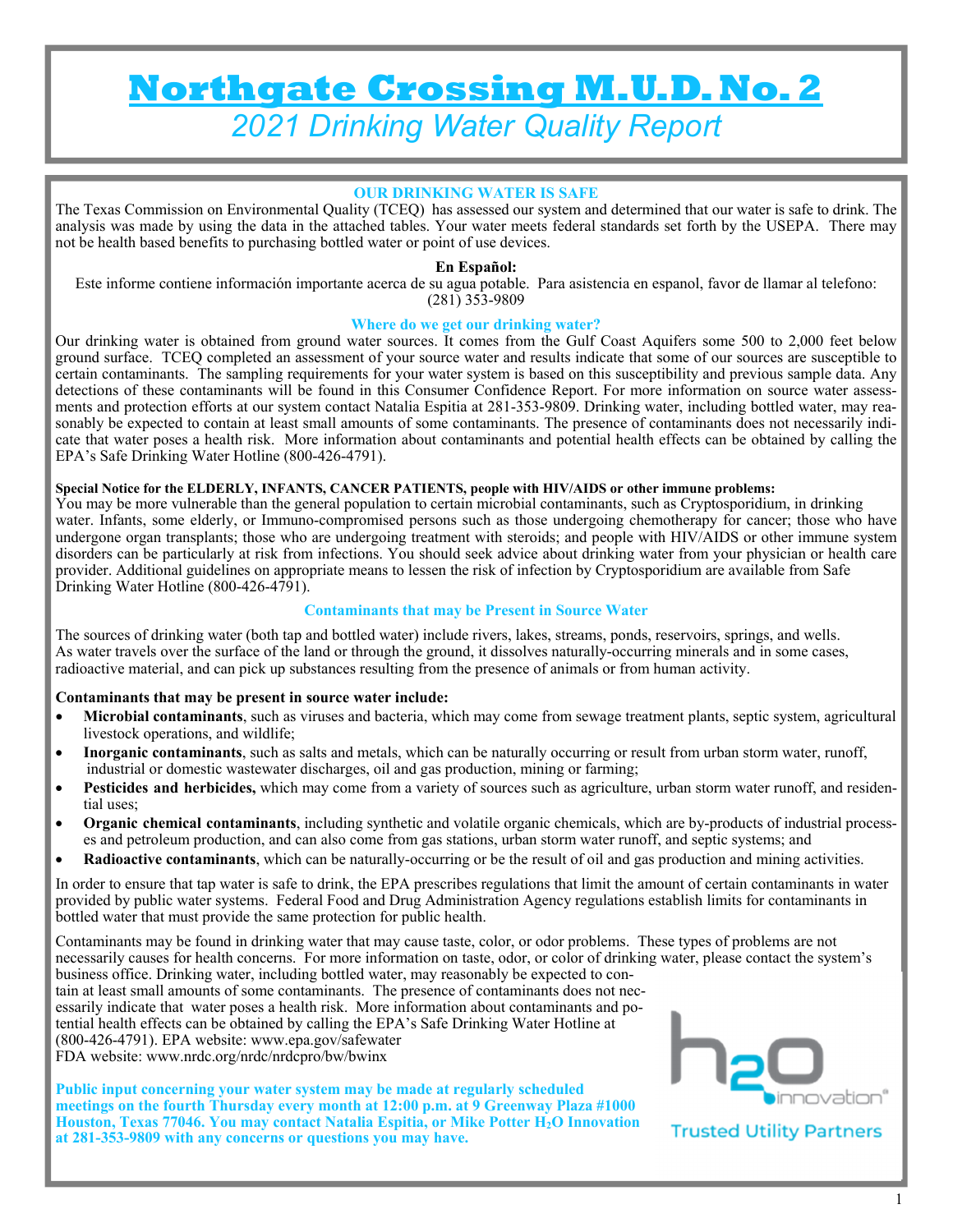## **About the Following Table**

The following table contains all of the chemical constituents which have been found in your drinking water for the most recent testing performed in accordance with applicable regulations. USEPA requires water systems to test up to 97 constituents. The constituents detected in your water are listed in the attached table.

# **DEFINITIONS**

**Avg** - Regulatory comlinace with some MCLs are based on running annual averages of monthly samples.

**Maximum Contaminant Level (MCL)** - The highest level of a contaminant in drinking water. MCL's are set as close to the MCLG's as feasible using the best available treatment technology.

**Maximum Contaminant Level Goal (MCLG)** - The level of a contaminant in drinking water below which there is no known or expected health risk. MCLG's allow for a margin of safety.

**Maximum residual disinfectant level (MRDL)** - The highest of a disinfectant allowed in drinking water. There is convincing evidence that addition of a disinfectant is necessary for control of microbial contaminants.

**Treatment Technique** – A required process intended to reduce the level of a contaminant in drinking water.

**Action Level** – The concentration of a contaminant which, if exceeded, triggers treatment or other requirements which a water system must follow. **ppm** = parts per million or milligrams per liter (mg/l), one part per million corresponds to one minute in two years or a single penny in \$10,000. **ppb** = parts per billion or micrograms per liter (mg/l), one part per billion corresponds to one minute in 2,000 years or a single penny in \$10,000,000.

**pCi/l** = pico curies per liter: Measure of radioactivity.

# **Northgate Crossing M.U.D. No. 2 TX1013078 - 2020 Drinking Water Quality Report:**

| <b>Inorganic Contaminants</b> |             |                                                        |                                              |                |             |                                   |                                               |  |
|-------------------------------|-------------|--------------------------------------------------------|----------------------------------------------|----------------|-------------|-----------------------------------|-----------------------------------------------|--|
| Year                          | Constituent | <b>Highest Detected Level</b><br>at Any Sampling Point | Range of<br><b>Detected</b><br><b>Levels</b> | <b>MCL</b>     | <b>MCLG</b> | <b>Units of</b><br><b>Measure</b> | <b>Source of Constituent</b>                  |  |
| 2021                          | Arsenic*    | 8.6                                                    | $8.6 - 8.6$                                  | 10             | $\theta$    | ppb                               | Erosion of natural deposits                   |  |
| 2021                          | Barium      | 0.227                                                  | $0.227 - 0.227$                              | $\overline{2}$ | 2           | ppm                               | Discharge of drilling wastes.                 |  |
| 2019                          | Fluoride    | 0.68                                                   | $0.68 - 0.68$                                | 4              | 4           | ppm                               | Erosion of natural deposits                   |  |
| 2021                          | Selenium    | 4.0                                                    | $4.0 - 4.0$                                  | 50             | 50          | ppb                               | Discharge from petroleum/metal<br>refineries. |  |

\*While your drinking water meets EPA standards for arsenic, it does contain low levels of arsenic. EPAs standard balances the current understanding of arsenics possible health effects against the costs of removing arsenic from drinking water. EPA continues to research the health effects of low levels of arsenic, which is a mineral known to cause cancer in humans at high concentrations and is linked to other health effects such as skin damage and circulatory problems.

|      | <b>Disinfectant Residual</b> |                                                        |                                       |   |                   |                            |                                             |  |  |  |
|------|------------------------------|--------------------------------------------------------|---------------------------------------|---|-------------------|----------------------------|---------------------------------------------|--|--|--|
| Year | <b>Constituent</b>           | <b>Highest Detected Level</b><br>at Any Sampling Point | Range of<br><b>Detected</b><br>Levels |   | <b>MRDL MRDLG</b> | Units of<br><b>Measure</b> | <b>Source of Constituent</b>                |  |  |  |
| 2021 | Chlorine<br>Disinfectant     | 1.9                                                    | $0.30 - 2.7$                          | 4 | 4                 | ppm                        | Water additive used to control<br>microbes. |  |  |  |

#### **Lead and Copper**

| Year | Constituent | The 90th<br>Percentile | <b>Number of Sites</b><br><b>Exceeding</b><br><b>Action Levels</b> | Action<br>Level | <b>Units of</b><br><b>Measure</b> | <b>Source of Constituent</b>               |
|------|-------------|------------------------|--------------------------------------------------------------------|-----------------|-----------------------------------|--------------------------------------------|
| 2020 | Lead        | 0.5                    |                                                                    |                 | ppb                               | Corrosion of household plumbing<br>system. |
| 2020 | Copper      | 0.135                  |                                                                    | 1.3             | ppm                               | Erosion of natural deposits.               |

The 90th percentile of the Lead/ Copper analysis means the top 10% (highest sample results) of all samples collected.

If present, elevated levels of lead can cause serious health problems, especially for pregnant women and young children. Lead in drinking water is primarily from materials and components associated with service lines and home plumbing. This water supply is responsible for providing high quality drinking water, but cannot control the variety of materials used in plumbing components. When your water has been sitting for several hours, you can minimize the potential for lead exposure by flushing your tap for 30 seconds to 2 minutes before using water for drinking or cooking. If you are concerned about lead in your water, you may wish to have your water tested. Information on lead in drinking water, testing methods, and steps you can take to minimize exposure is available from the Safe Drinking Water Hotline or at http://www.epa.gov/safewater/lead.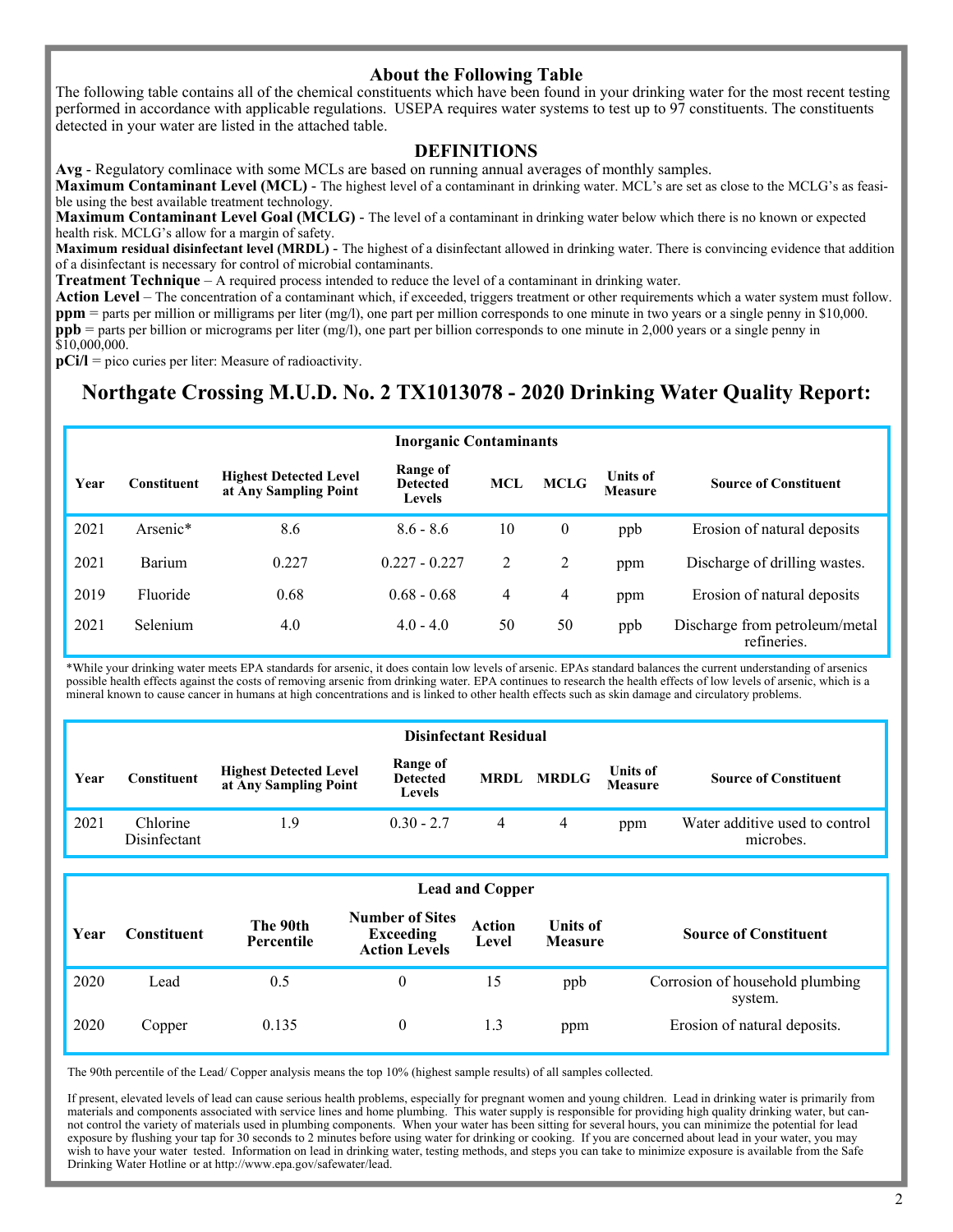|      | <b>Radioactive Contaminants</b>            |                                                                            |                                              |            |                |                            |                              |  |  |  |
|------|--------------------------------------------|----------------------------------------------------------------------------|----------------------------------------------|------------|----------------|----------------------------|------------------------------|--|--|--|
| Year | Constituent                                | <b>Highest</b><br><b>Detected Level at</b><br><b>Any Sampling</b><br>Point | Range of<br><b>Detected</b><br><b>Levels</b> | <b>MCL</b> | <b>MCLG</b>    | <b>Units of</b><br>Measure | <b>Source of Constituent</b> |  |  |  |
| 2021 | Gross Alpha excluding<br>radon and uranium | 3.0                                                                        | $3.0 - 3.0$                                  | 15         | $\overline{0}$ | pCi/l                      | Erosion of natural deposits. |  |  |  |
| 2021 | Uranium                                    | 1.1                                                                        | $1.1 - 1.1$                                  | 30         | $\theta$       | $\frac{u}{g}$              | Erosion of natural deposits. |  |  |  |

## **During 2021, Northgate Crossing M.U.D. No. 2 received ground water from Northgate Crossing M.U.D No. 1. The following water quality information was provided by Northgate Crossing M.U.D No. 1 TX1013077**

|      | <b>Organic Contaminants</b>           |                                                                     |                                              |     |             |                                   |                                               |  |  |  |
|------|---------------------------------------|---------------------------------------------------------------------|----------------------------------------------|-----|-------------|-----------------------------------|-----------------------------------------------|--|--|--|
| Year | <b>Constituent</b>                    | <b>Highest</b><br><b>Detected Level</b><br>at Any Sampling<br>Point | Range of<br><b>Detected</b><br><b>Levels</b> | MCL | <b>MCLG</b> | <b>Units of</b><br><b>Measure</b> | <b>Source of Constituent</b>                  |  |  |  |
| 2021 | Haloacetic Acids<br>(HAA5)            |                                                                     | 1-1                                          | 60  | n/a         | ppb                               | By-product of drinking water<br>disinfection. |  |  |  |
| 2021 | <b>Total Trihalomethanes</b><br>TTHM) |                                                                     | $1 - 1$                                      | 80  | n/a         | ppb                               | By-product of drinking water<br>disinfection. |  |  |  |

|      | <b>Lead and Copper</b> |                        |                                                                    |                        |                                   |                              |  |  |  |
|------|------------------------|------------------------|--------------------------------------------------------------------|------------------------|-----------------------------------|------------------------------|--|--|--|
| Year | <b>Constituent</b>     | The 90th<br>Percentile | <b>Number of Sites</b><br><b>Exceeding</b><br><b>Action Levels</b> | <b>Action</b><br>Level | <b>Units of</b><br><b>Measure</b> | <b>Source of Constituent</b> |  |  |  |
| 2019 | Copper                 | 0.0360                 | $_{0}$                                                             | 1.3                    | ppm                               | Erosion of natural deposits. |  |  |  |

The 90th percentile of the Lead/ Copper analysis means the top 10% (highest sample results) of all samples collected.

If present, elevated levels of lead can cause serious health problems, especially for pregnant women and young children. Lead in drinking water is primarily from materials and components associated with service lines and home plumbing. This water supply is responsible for providing high quality drinking water, but cannot control the variety of materials used in plumbing components. When your water has been sitting for several hours, you can minimize the potential for lead exposure by flushing your tap for 30 seconds to 2 minutes before using water for drinking or cooking. If you are concerned about lead in your water, you may wish to have your water tested. Information on lead in drinking water, testing methods, and steps you can take to minimize exposure is available from the Safe Drinking Water Hotline or at http://www.epa.gov/safewater/lead.

|      | <b>Inorganic Contaminants</b> |                                                        |                                       |            |             |                            |                               |  |  |  |
|------|-------------------------------|--------------------------------------------------------|---------------------------------------|------------|-------------|----------------------------|-------------------------------|--|--|--|
| Year | Constituent                   | <b>Highest Detected Level</b><br>at Any Sampling Point | Range of<br><b>Detected</b><br>Levels | <b>MCL</b> | <b>MCLG</b> | Units of<br><b>Measure</b> | <b>Source of Constituent</b>  |  |  |  |
| 2021 | Barium                        | 0.124                                                  | $0.124 - 0.124$                       | 2          |             | ppm                        | Discharge of drilling wastes. |  |  |  |
| 2021 | Fluoride                      | 0.68                                                   | $0.68 - 0.68$                         | 4          | 4           | ppm                        | Erosion of natural deposits   |  |  |  |

|      | <b>Radioactive Contaminants</b> |                                                                            |                                       |     |             |                                   |                              |  |  |  |
|------|---------------------------------|----------------------------------------------------------------------------|---------------------------------------|-----|-------------|-----------------------------------|------------------------------|--|--|--|
| Year | Constituent                     | <b>Highest</b><br><b>Detected Level at</b><br><b>Any Sampling</b><br>Point | Range of<br><b>Detected</b><br>Levels | MCL | <b>MCLG</b> | <b>Units of</b><br><b>Measure</b> | <b>Source of Constituent</b> |  |  |  |
| 2016 | Combined Radium<br>226/228      | 1.5                                                                        | $1.5 - 1.5$                           |     | 0           | pCi/l                             | Erosion of natural deposits. |  |  |  |